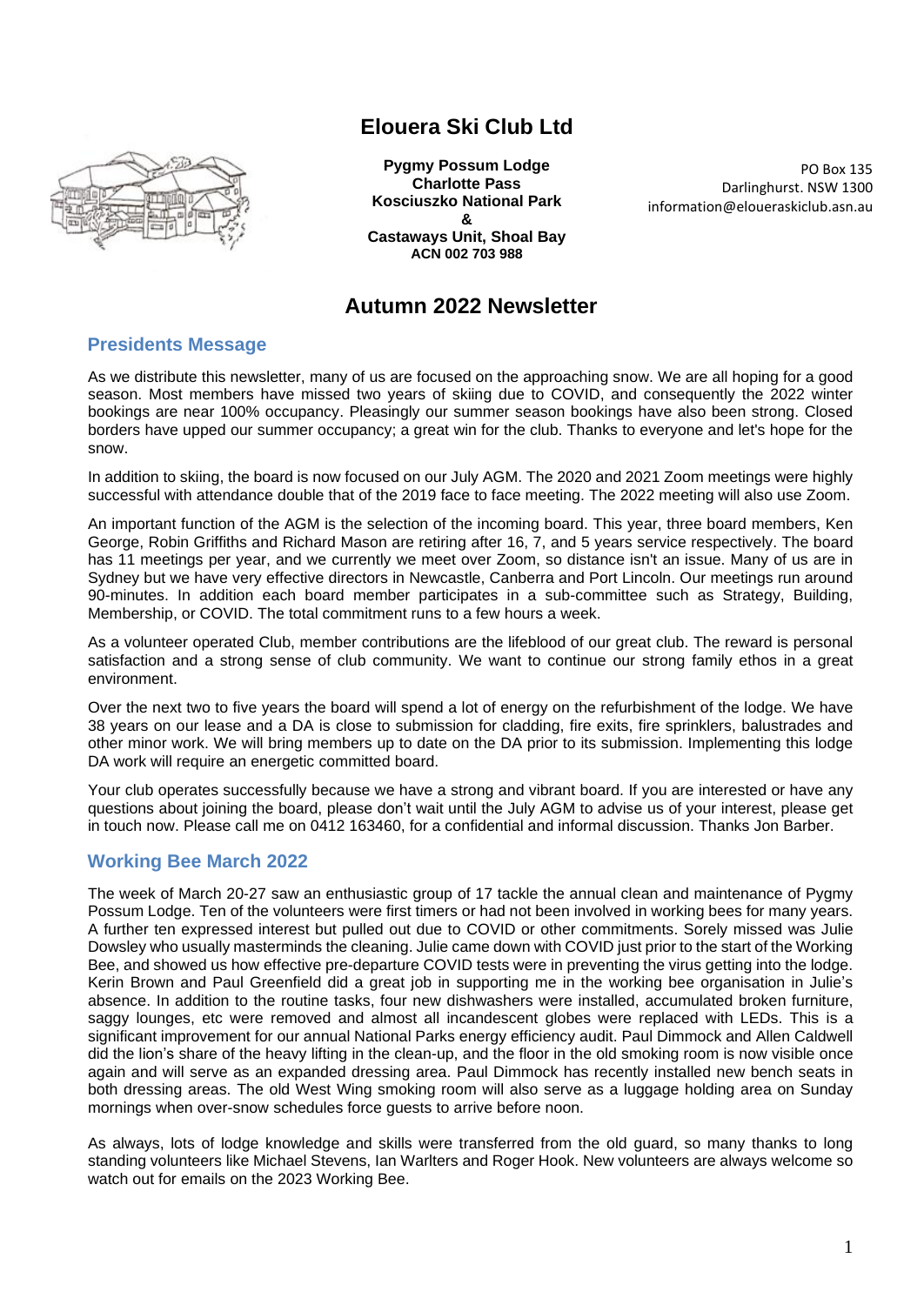The 2022 crew: Ruth & Brian Evans, John Anderson, Gary & Tuula Harman, Jennifer & Garry Smith, Roger Hook, Paul Greenfield, Kerin Brown, Ian & Merran Warlters, Jonathan Hillman, Allen Caldwell, Paul Dimmock, Michael Stevens & John Rodger

#### John Rodger

Chair Building & Facilities Committee



John Anderson tireless painter



Gary Harman & Garry Smith Sorting out a messy problem in the Games Room



Four Dishwashers installed and featuring a tea towel Cubby Hole



Paul Greenfield sorting LEDS.



Jennifer Smith & Kerin Brown dealing with bed linen



'Smokers Lounge' free of debris. New benches are now installed.

### **Food Store restock**

A food store restock was undertaken during the working bee. Thanks as always to Karen Marshall for her untiring work.

### **Storage Update – new cabinets and service corridor audit.**

New storage cabinets have been ordered and should be available this winter. When installed we will advise the locker waiting list members. If you are interested in storage, email [storage@eloueraskiclub.asn.au](mailto:storage@eloueraskiclub.asn.au)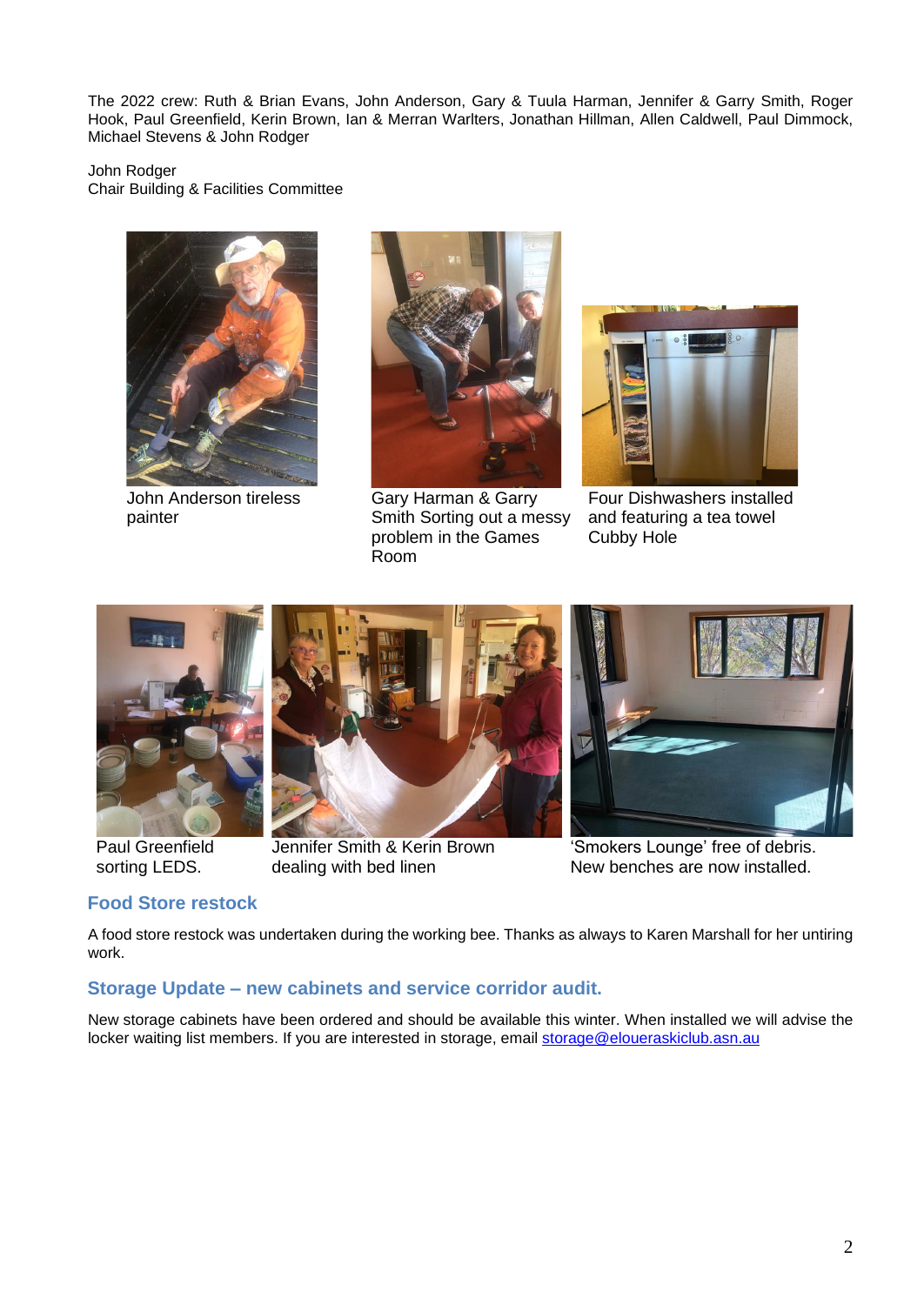

At the March working bee we removed the old skis that were cluttering up the ski locker area. If this is a problem for you, please contact [storage@eloueraskiclub.asn.au](mailto:storage@eloueraskiclub.asn.au)

We are also auditing the contents of the back service corridor. All the bays where skis are stored are numbered. If you are using this area for ski storage, please email [storage@eloueraskiclub.asn.au](mailto:storage@eloueraskiclub.asn.au) with the bay number of your ski storage along with your member details.

## **COVID-19 Update**

Our lodge COVID Safe Plan is being updated following the easing of some COVID-19 restrictions. It is anticipated that near full occupancy will be possible during the winter season. However, any new outbreaks may cause the reintroduction of restrictions. This will be advised. The food store has been stocked with 50 RA test kits; these are provided free on a needs basis but they are costing the club \$10/kit.

## **Wanted - Recycling Bin Liner Missing from West Wing Kitchen**



Two sturdy reusable recycling bin liner bags survived Winter 2021. These bags were hand made by one of our members. Unfortunately someone liked them and the West Wing liner is now missing. If you can shed any light on this please email [maintenance@eloueraskiclub.asn.au](mailto:maintenance@eloueraskiclub.asn.au) or phone Judy on 0425 016 277.

### **Winter bookings are strong!**

Great news! The lodge is almost fully booked from 3rd July to 11th September, 2022. There are spaces from 17th to 24th July. There could also be cancellations between now and winter. If interested, add yourself to the waiting list for a particular week. To do so, fill in an Application but don't pay for it. If space becomes available you will be sent an Offer. If you get an offer please promptly pay or reject the offer. Lodge bookings can be made via [https://www.eloueraskiclub.asn.au/bookings/](http://www.eloueraskiclub.asn.au/bookings/)

### **2022 Annual subscriptions**

Members with club registered email or postal addresses should have received the 2022 annual subscription invoice. The invoice for \$110 covers 1 April 2022 to 31 March 2023. If you haven't seen this invoice please let us know! These fees are unchanged from the 2021 rate and were due on 30 April. Payments for subscriptions must be made in cash and **cannot** be made using accommodation credit points. The annual subscription is an important part of the club's cash flow and one of the only parts that is not subject to the vagaries of weather and COVID. It's an important fee, so early payment is appreciated. It is extremely onerous for the volunteers to chase members in arrears. For members with continuing unpaid fees after 30 June 2022:

- Membership rights will be suspended.
- After 5 years of non-payment membership will lapse.

### **Memberships**

With great sadness we report the passing of Malcolm Cox, Robert Heal, Dr Grahame Ctercteko and Pat Martin. Pat was one of our original members and a signatory of our Memorandum of Association to enable Elouera Ski Club to become incorporated as a Public Company on 18 January 1984.

Warm welcome to new members Margaret and Nick Miranov, Paul Dimmock, Damien Quinnell, Patrick Jackson, Martin Jackson, Toby Jackson and Carolyn Smith.